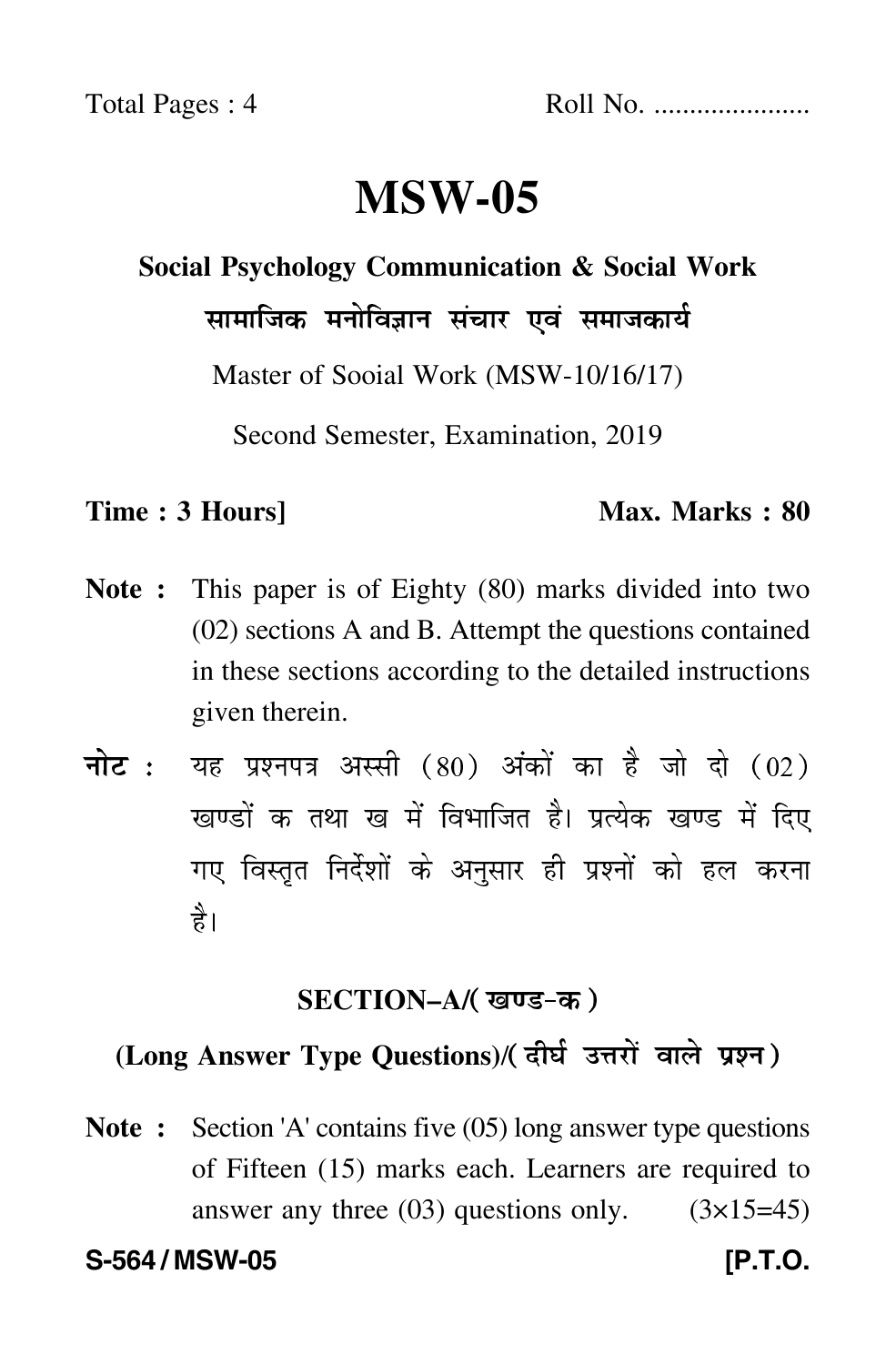- <mark>नोट</mark> : खण्ड 'क' में पाँच (05) दीर्घ उत्तरों वाले प्रश्न दिये गये हैं, प्रत्येक प्रश्न के लिए प्रन्द्रह (15) अंक निर्धारित हैं। शिक्षार्थियों को इनमें से केवल तीन (03) प्रश्नों के उत्तर देने हैं।
- **1.** Define Social Psychology and also discuss its scope and importance.

सामाजिक मनोविज्ञान को परिभाषित कीजिए और इसके क्षेत्रों तथ ---महत्त्वों की विवेचना कीजिए। -

**2.** What do you mean by 'Id', Ego, and Super Ego? Discuss about their relationship.

इदं, अहम् तथा पराहम् से आप क्या समझते हैं? इनके संबंधों के -बारे में विवेचना कीजिए।

- **3.** Define Heredity and also discuss its impact on Personality. वंशानुक्रम को परिभाषित कीजिए तथा व्यक्तित्व पर इसके प्रभाव ----को विवेचना कीजिए।
- **4.** Define communication and also discuss its types. संचार को परिभाषित कीजिए तथा इसके प्रकारों की विवेचना --कीजिए।
- **5.** Write an essay on "Barriers in Communication". "संचार के अवरोधक" पर एक निबंध लिखिए।

**S-564 / MSW-05 [ 2 ]**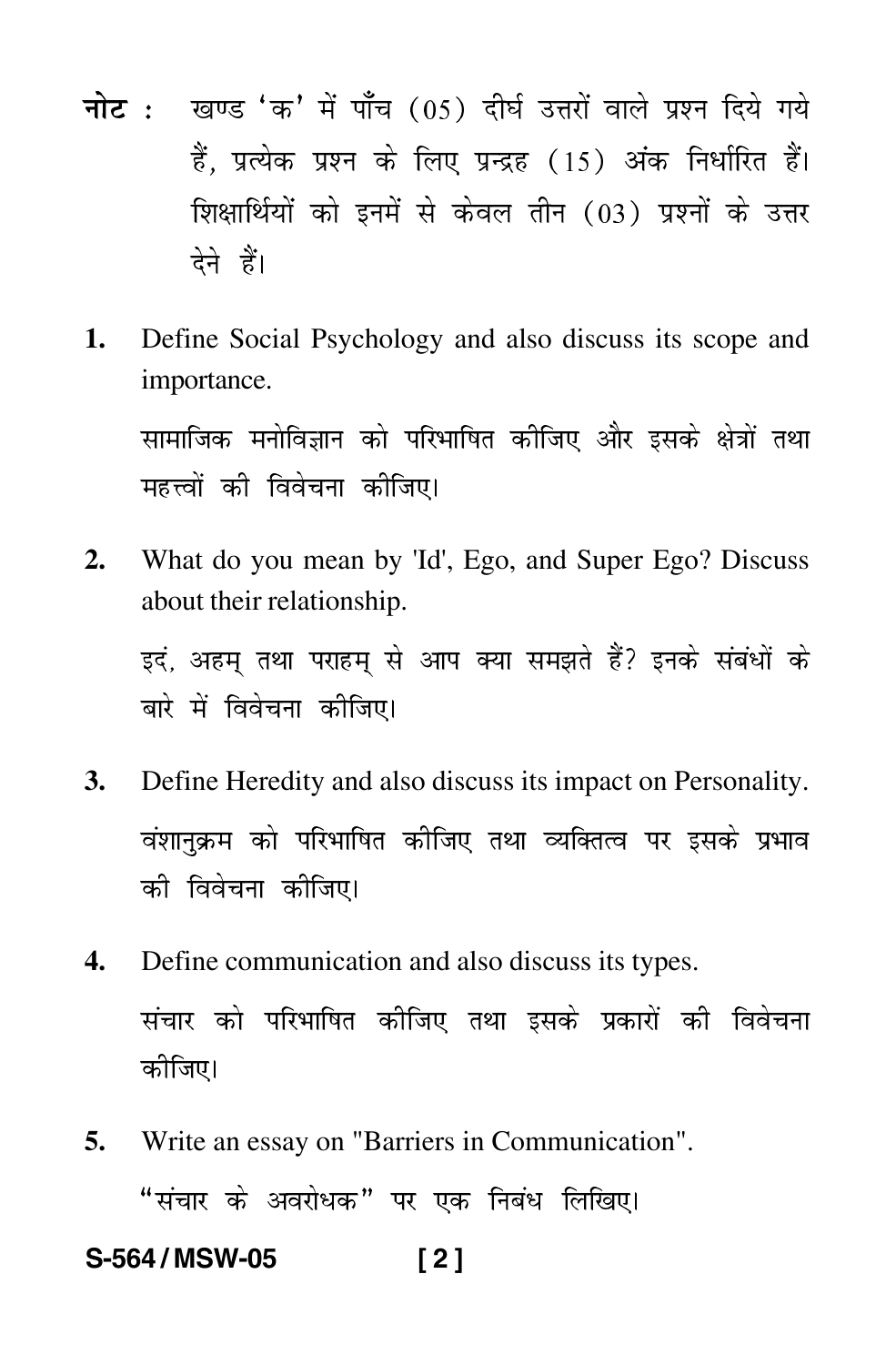### SECTION–B/( खण्ड-ख )

### (Short Answer Type Questions)/(लघु उत्तरों वाले प्रश्न)

- **Note :** Section 'B' contains eight (08) short answer type questions of seven (07) marks each. Learners are required to answer any five (05) questions only.
- <mark>नोट</mark> : खण्ड 'ख' में आठ (08) लघु उत्तरों वाले प्रश्न दिये गये हैं, प्रत्येक प्रश्न के लिए सात (07) अंक निर्धारित हैं। शिक्षार्थियों को इनमें से केवल पाँच (05) प्रश्नों के उत्तर देने हैं।
- **1.** Motivation and its characteristics. अभिप्रेरणा और इसकी विशेषतायें। -
- **2.** Change in Attitude. अभिवृत्ति में परिवर्तन।
- **3.** Characteristics of effective Communication. प्रभावी संचार की विशेषताएं। -
- **4.** Types of Style of Leadership. नेतृत्व की शैली के प्रकार।
- **5.** Audio-visual Communication.

दृश्य-श्रव्य संचार।

**S-564 / MSW-05 [ 3 ] [P.T.O.**

 $(5 \times 7 = 35)$